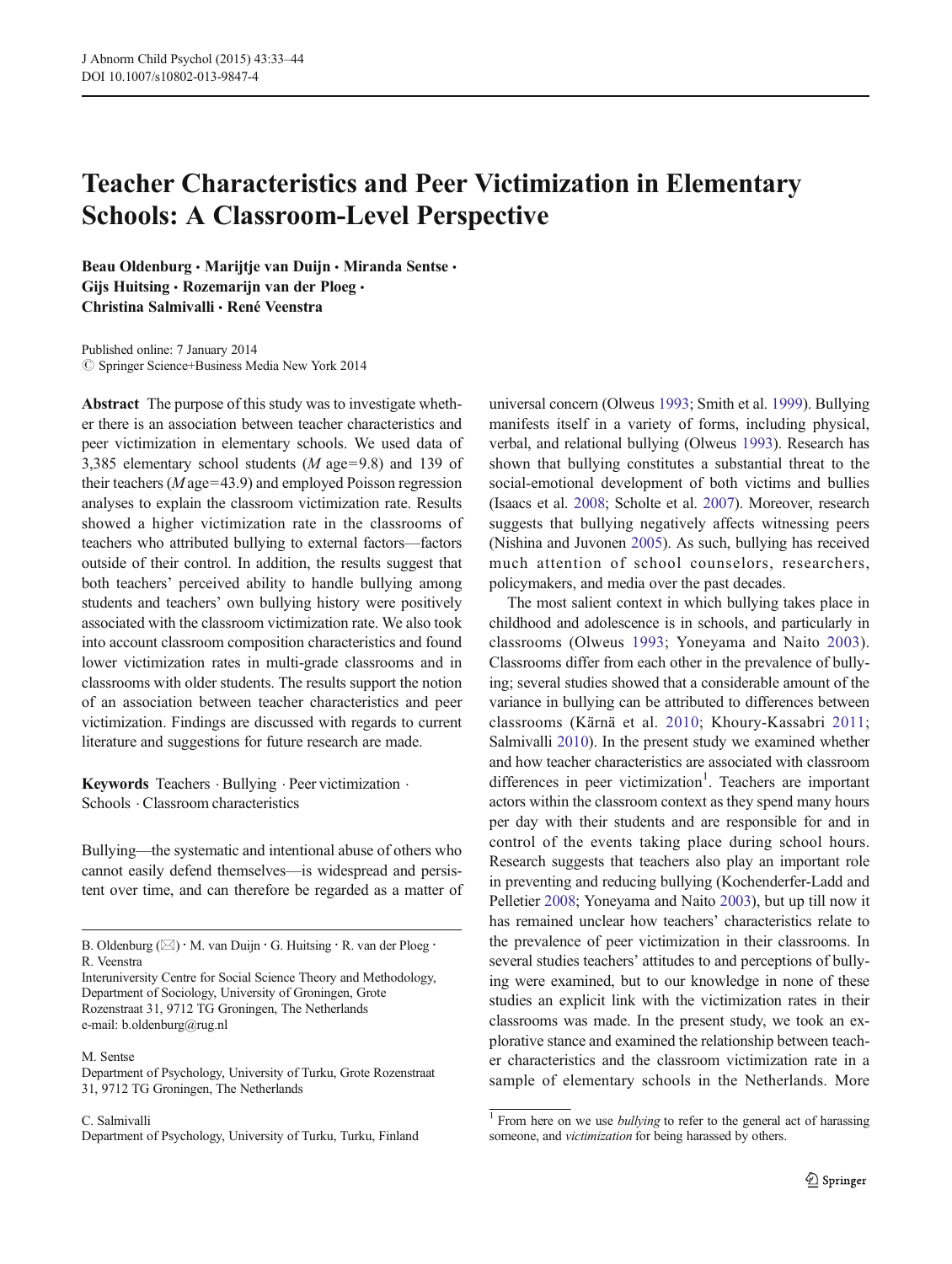specifically, we focused on teachers' beliefs on the causes of bullying, their self-perceived ability to handle bullying among students, their personal bullying and victimization history, and their teaching experience. In our analyses we controlled for teachers' gender and for four classroom composition characteristics, that is whether classrooms were multi-grade or not, the mean classroom age, the proportion of non-Dutch students, and the proportion of boys.

Next to scientific relevance, our study may have practical implications for teachers and anti-bullying interventions. Insights from this study may improve anti-bullying interventions by explicitly taking into account teacher characteristics. Moreover, this study's results may prove useful to teachers themselves in underlining their role in addressing bullying in the classroom.

## Teacher Characteristics and Peer Victimization

Teachers' beliefs, perceptions, attitudes, and thoughts affect how they normally interact with their students (Poulou and Norwich [2002](#page-11-0)). We argue that teachers' beliefs on the causes of bullying are likely to affect how they feel about the occurrence of bullying in their classrooms and whether or not they will intervene in bullying episodes among their students. In order to understand why students behave in problematic ways, teachers tend to make inferences on the causes of this behavior (Miller [1995](#page-11-0)). In general, teachers may take two broad viewpoints with respect to students' problematic behavior: they either attribute it to factors within teachers' control (i.e., internal causes) or to factors outside teachers' control (i.e., external causes) (Van Hattum [1997;](#page-11-0) Weiner [1980](#page-11-0)).

Weiner's attribution theory ([1980](#page-11-0)) postulates that individuals' perceptions on the causes of problematic situations determine whether or not they eventually will intervene. We believe that Weiner's theory can be used to shed more light on whether teachers will intervene in bullying episodes in their classrooms and with how much effort, persistence, and intensity they will do so. We argue that teachers who attribute bullying mostly to external causes—and who thus believe that bullying is caused by factors that cannot easily be influenced by them—will be unlikely to successfully intervene in bullying episodes in their classrooms. Teachers who attribute bullying to external causes are likely to believe that their intervention will not make a large difference, that they do not have much influence on bullying, and that handling bullying is not their responsibility (Van Hattum [1997](#page-11-0)). By contrast, teachers who ascribe bullying to internal factors are more likely to perceive the problem as remediable, feel a higher responsibility, and will be more committed to stop the bullying. Consequently, we expect a lower victimization rate in classrooms of teachers who attribute bullying to internal causes

than in classrooms of teachers who attribute bullying to external causes.

Next to teachers' causal beliefs, their self-perceived ability to handle bullying among students is likely to affect the prevalence of bullying in their classrooms. Bandura [\(1982,](#page-10-0) [1997\)](#page-10-0) argued that individuals'sense of personal efficacy is an important determinant for their thoughts, behavior, and emotions. In line with this, Poulou and Norwich [\(2002,](#page-11-0) p. 117) argued that it is essential to take teachers' estimations about their abilities to reach certain outcomes into account when studying their behavior. The extent to which teachers believe they are able to handle bullying among students is likely to affect whether and how teachers will intervene in bullying episodes in their classrooms. In order to effectively prevent and reduce bullying, teachers do not only need to believe that they can affect the bullying, but they also need to feel confident about their ability to do so (Boulton [1997](#page-10-0)). Put differently, teachers should believe that their actions can contribute to a better situation in their classrooms and they also need to feel that they are able to take these actions (Stanovich and Jordan [1998\)](#page-11-0).

Teachers who perceive that they are unable to handle bullying might fail to effectively counteract bullying for two reasons. The first reason is that it indeed could be that they are not skilled and/or experienced enough and that they consequently are not able to intervene effectively. In these cases, teachers' self-perceived abilities accurately reflect their actual abilities. A second reason for why teachers who perceive that they are unable to handle bullying among their students can fail to effectively stop bullying is that their negative selfbeliefs keep them from intervening at all. Teachers who believe that they are unable to handle bullying, regardless of whether these beliefs are accurate or not, are less likely to actually intervene (Yoon [2004](#page-11-0)). Therefore, we expect a higher victimization rate in classrooms of teachers who perceive that they are unable to handle bullying than in classrooms of teachers who perceive that they are able to handle bullying. Moreover, we hypothesize that the negative relationship between internal causal attribution and the classroom victimization rate is stronger for teachers who perceive that they are able to handle bullying.

A third teacher characteristic that is possibly associated with bullying, but has received little attention in previous studies, are the teachers' personal history of bullying and victimization. Teachers who have a history of bullying others may have learned that bullying is an effective strategy to become popular (Sijtsema et al. [2009](#page-11-0); Veenstra et al. [2007\)](#page-11-0). These teachers have learned to achieve social success via antisocial ways and may continue these status-acquiring strategies in adulthood. Teachers who have a history of bullying others might have permissive attitudes towards bullying and perceive it as something that is part of growing up rather than as harmful behavior. Previous research suggests that when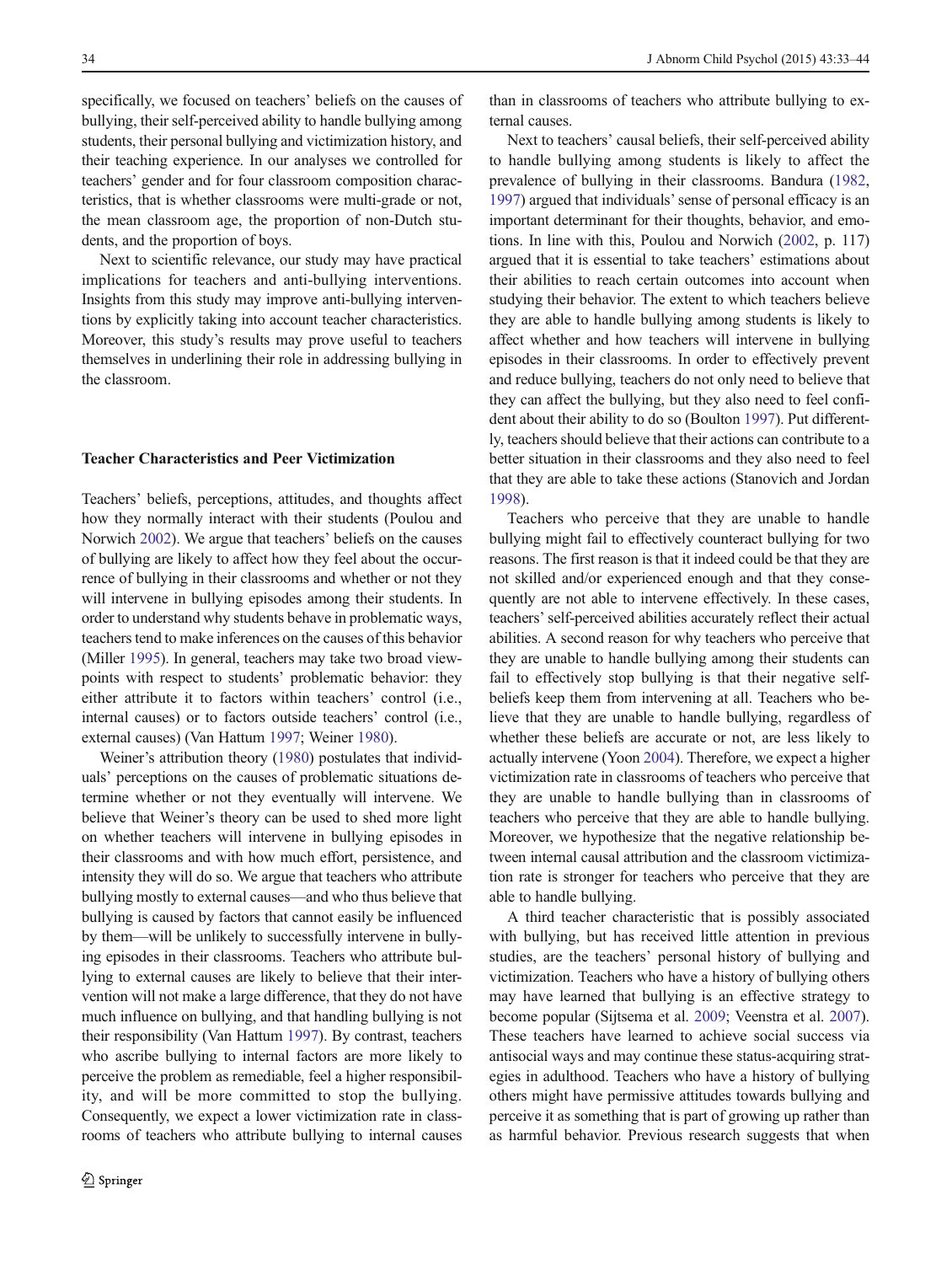teachers consider bullying as typical childhood behavior without serious ramifications they are less likely to intervene in bullying episodes in their classrooms (Mishna et al. [2005](#page-11-0); Sairanen and Pfeffer [2011\)](#page-11-0). In addition, teachers function as role models for their students (Poulou and Norwich [2002\)](#page-11-0). Teachers who have permissive attitudes towards bullying—or even give negative verbal and nonverbal reactions to victims—might model negative interactions and set a poor example for their students. Therefore, we expect a higher victimization rate in classrooms of teachers who have a personal history of bullying than in classrooms of teachers who never bullied others.

By contrast, teachers who have a history of being victimized are more likely to perceive bullying as harmful behavior and feel sympathy towards victims. These teachers might be more determined to prevent their students from having similar negative experiences than teachers who were never victimized (Kokko and Pörhölä [2009](#page-11-0)). Mishna and colleagues [\(2005\)](#page-11-0) conducted interviews among 13 teachers who were victimized by their peers as a child and concluded that these teachers felt that this experience made them more sensitive and motivated to recognize and reduce bullying.

Teachers who have a history of victimization might not only be more committed to counteract bullying, they might also be better able to identify it. Bullies often behave strategically and only harass others when teachers are absent, for example after school, or when it is particularly difficult to keep an eye on all students, such as at playgrounds during breaks (Craig and Pepler [1997\)](#page-10-0). This makes it difficult for teachers to witness bullying. We expect that teachers who have a personal history of being victimized are—because of their own experience as a victim—more aware of the hidden nature of bullying and consequently are more inclined to sense bullying among their students. Therefore, we expect a lower victimization rate in classrooms of teachers who have a history of being victimized than in classrooms of teachers who were never victimized.

Finally, teachers' work experience might affect the prevalence of bullying in their classrooms (Borg and Falzon [1990\)](#page-10-0). Van Hattum [\(1997\)](#page-11-0) argued that teachers who recently started their careers still need to develop a teaching routine and have less experience in handling bullying than teachers who have more teaching experience. She argued that experienced teachers are more likely to have encountered several bullying situations and through the years have learned to effectively react to bullying episodes in their classrooms (Van Hattum [1997\)](#page-11-0). However, other scholars have argued the opposite; they argued that there is more bullying in classrooms of more experienced teachers than in classrooms of less experienced teachers because experienced teachers in general have a stronger tendency to accept students' misbehavior than junior teachers (Borg and Falzon [1990](#page-10-0); Ramasut and Papatheodorou [1994;](#page-11-0) Sairanen and Pfeffer [2011\)](#page-11-0). It seems plausible that more experienced teachers became used to students' problematic behavior, that they perceive it as normal, and therefore feel less inclined to stop this behavior than teachers who just started their careers. In line with this, Boulton ([1997](#page-10-0)) found that teachers who have more teaching experience have less positive attitudes towards victims. Based on these previous studies, the direction of a possible relationship between teachers' work experience and the victimization rate in their classrooms is hard to anticipate. For this reason, no directed hypothesis was formulated.

# Method

#### Sample and Procedure

In the current study, we used the first wave (pre-test) data collected amongst students and teachers who were part of the evaluation of the Dutch version of the KiVa anti-bullying program. The KiVa program is developed in Finland (e.g., Kärnä et al [2011\)](#page-11-0) and aims to prevent and reduce bullying in elementary schools. KiVa is currently being implemented and tested in several countries, including the Netherlands.

The school year in the Netherlands ranges from the end of August to the beginning of July. In the fall of 2011 all 6,966 regular Dutch elementary schools (Statistics Netherlands [2012\)](#page-11-0) received an invitation to participate in the KiVa antibullying program. Special elementary schools and schools for children with special educational needs could not participate in the KiVa program and were hence not invited to participate. The 99 schools that were willing to volunteer were randomly assigned to either the control condition (33 schools, no intervention) or to one of the two intervention conditions (i.e., 34 schools KiVa intervention and 32 schools KiVa+ intervention).

Students of both control and intervention schools filled in web-based questionnaires in their schools' computer labs during regular school hours prior to the implementation of the KiVa intervention in May 2012. Before the actual data collection, the questionnaire was tested in a pilot study in order to make sure that the students would understand all of the questions. Classroom teachers distributed individual passwords to their students, which could be used to access the questionnaire. Students read all questions by themselves; difficult topics were explained in instructional videos. In these videos a professional actress explained the questions in such a way that all students would understand them (e.g., by talking slowly and articulating words clearly). Classroom teachers were present to answer questions and to assist students when necessary. Teachers were supplied with detailed instructions before the data collection started and were encouraged to help students in such a way that it would not affect their answers (e.g., by asking them questions such as "Which words are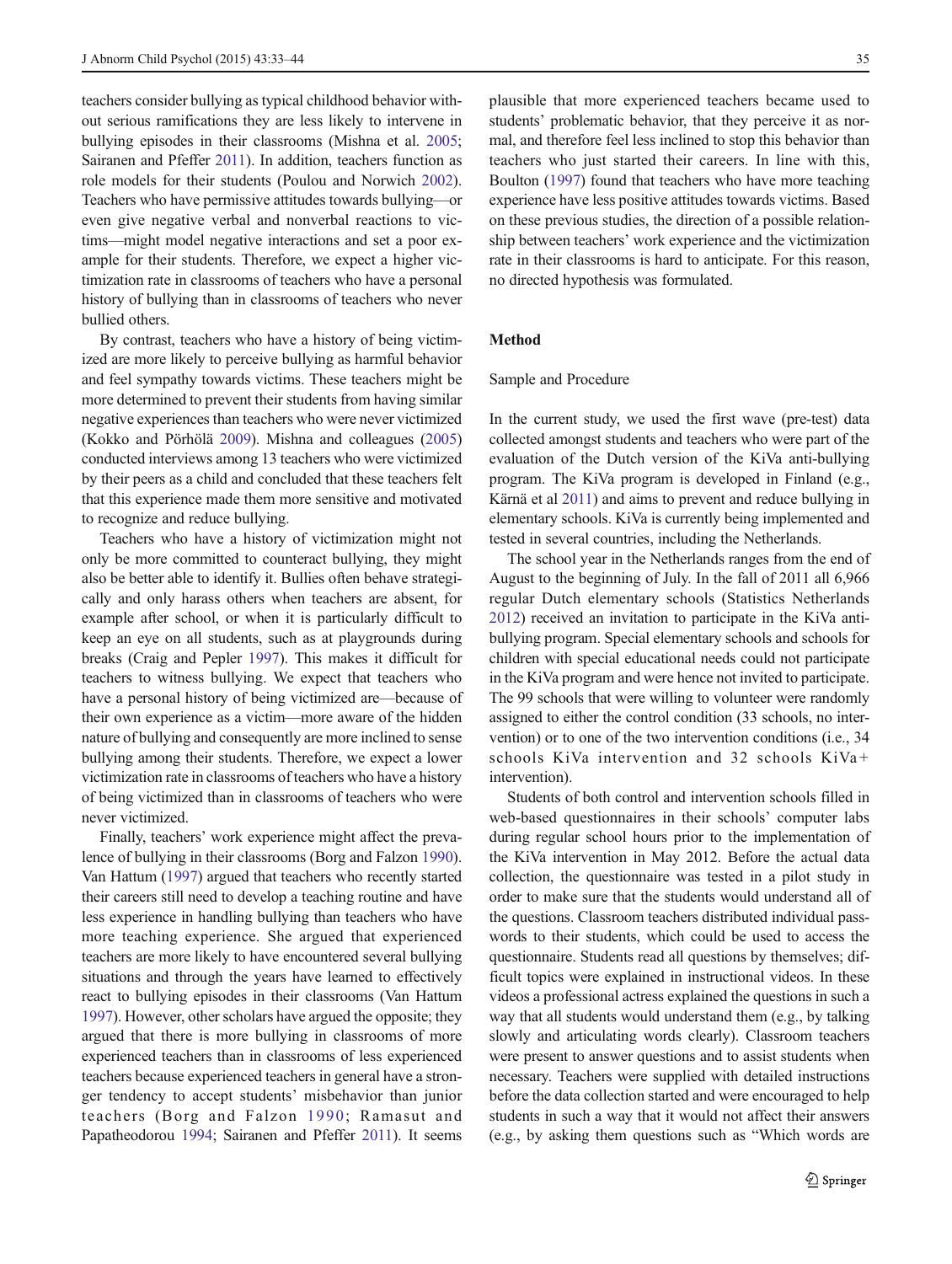unclear to you?"). The order of questions and scales was randomized to assure that this would not influence the results.

Schools sent permission forms to students' parents before data were collected. Parents who wished to keep their children from participating were requested to return the form to the school. Students who did not receive parental permission, or did not want to participate, or who were unable to fill in the questionnaire did not participate (1.5 %). The main reason for this high response rate was due to the data being collected online and teachers' involvement in monitoring their students' participation. Moreover, students who were not present during the scheduled day of data collection could participate at any other point in time that suited the school within a month.

The target groups for data collection were students in grades 2–5 of Dutch elementary schools (age: 7–10). However, a substantial part of the classrooms in our data contained more than one grade. In order to collect data of complete classrooms, students in grades 1 and 6 of these classrooms filled in the questionnaire as well. In total 9,403 students (grades 1–6) in 462 classrooms of 99 schools participated in the first wave of data collection. About 0.3 % of the participating students were in grade 1, 23.9 % in grade 2, 25.3 % in grade 3, 24.8 % in grade 4, 24.7 % in grade 5, and 0.9 % in grade 6.

The student data were matched with data collected among the students' teachers. Teachers of intervention schools were invited to a training session. During the first day of the training session they filled out a short paper/pencil questionnaire. 201 questionnaires were filled out in total, 169 of which were filled out by teachers. The remaining 32 questionnaires belonged to school personnel that did not teach (e.g., school counselors). The response rate of the teachers was 91.4 %: of the 185 teachers who attended the training 169 filled out a questionnaire. The questions were answered prior to the intervention and before the actual training session started in order to assure that the new knowledge would not affect the answers. Data of 159 teachers could be successfully matched with student data. The remaining ten teachers taught in grades where no data were collected in the school year between 2011 and 2012.

In the combined sample, 20 classrooms had two teachers. This means that 40 teachers shared a classroom. We handled this cross-nesting by randomly deleting one teacher per pair. To ensure that this selection did not lead to biased results, two datasets were constructed from one half of each paired teacher. Both datasets were analyzed, but no substantive differences in the results were found. In one classroom there were three teachers. This classroom was not included in the analyses.

The final dataset contained data from two sources (3,385 students and 139 teachers) and consisted of 146 observations (i.e., classrooms). The mean classroom size was 23.2 students  $(SD=5.8, \text{range } 9-42)$  and about 33.6 % of the classrooms were containing students of more than one grade. As to be expected, most teachers (120 out of 139) were female and native Dutch (only 4 had a non-Dutch ethnic background). Teachers varied strongly in age, ranging from 25 to 63 years. The mean age was  $43.9$  (SD=11.9).

Schools from all of the Dutch provinces were represented in our sample, from rural to suburban and urban areas. There were, however, relatively more schools from the northern provinces, of which 48.4 % were located in either Groningen or Friesland. This over-representation of Northern schools is most likely due to the fact that the Dutch version of the KiVa anti-bullying program is implemented and tested by the university of Groningen, the largest city in the North of the Netherlands. About 45.7 % of the schools in our sample had a Christian background, 54.3 % offered nonreligious education. In the Netherlands 62 % of the schools have a Christian denomination (Statistics Netherlands [2012\)](#page-11-0). The mean number of students per school in our sample was 215.2 (SD=172.9), which is close to the mean number of students in Dutch elementary schools of 218 (Statistics Netherlands [2012](#page-11-0)).

In the sample with both teachers and students the percentage of students that were bullied at least twice a month was 31.8 %. This is slightly higher than the 28 % of structurally bullied students (ages 8–12) found by Zeijl et al. [\(2005,](#page-11-0) p.42). However, a recent study (Verlinden et al. [2014](#page-11-0)) among elementary school students in grades 1–2 suggested a slightly higher prevalence of victimization (38.7 % was bullied verbally, 39.1 % physically and 38.5 % was bullied in a relational way). When interpreting the results, it should be kept in mind that it is plausible that schools with a higher prevalence of bullying were more interested in participating in the study than schools with a lower prevalence.

## Measurements

Response Variable The global victimization item of the Revised Olweus Bully/Victim questionnaire (Olweus [1996](#page-11-0)) was used to measure how often students were victimized. Before the participating students answered questions, they watched an instructional video that explained what bullying is (see Appendix [1](#page-9-0) for a transcript). In the video, the systematic and intentional nature of bullying was emphasized (Olweus [1993\)](#page-11-0). Moreover, it was explained—in line with Olweus' ([1993](#page-11-0)) definition of bullying—that for children who are bullied it is difficult to defend themselves. In the video students were told that bullying is something that occurs between two children and not between, for example, a teacher and a student. Directly after watching the instructional video students read and answered the following question: "Now that you know what bullying is, how often have you been bullied since Christmas?" ( $0=$ it did not happen; 1 = once or twice; 2 = two or three times a month;  $3=$  about once a week;  $4=$  several times per week).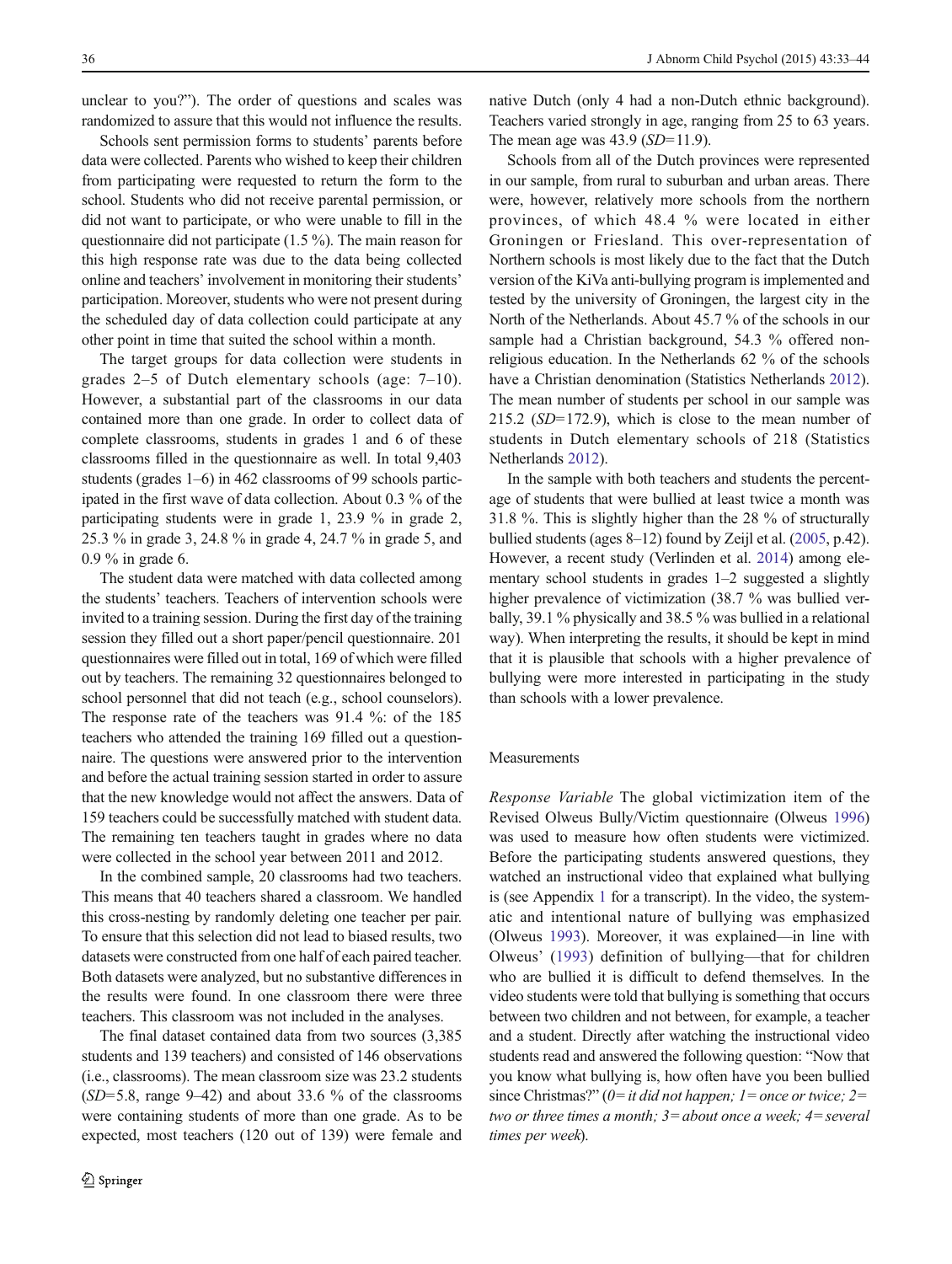In line with earlier studies, students were defined as victims when they indicated that they were being victimized at least twice a month by their peers (Solberg and Olweus [2003](#page-11-0)). Based on this cut-off, a count variable that reflected the number of victims per classroom was constructed. In larger classrooms there is a higher chance to observe victims and the number of students per classroom was used as an offset to account for these opportunity differences, transforming our response variable into the classroom victimization rate. In the analyses section we elaborate on how the classroom victimization rate was modeled.

The participating students filled out the questionnaire in May 2012, which implies that they evaluated how often they were bullied in the period from December 2011 to May 2012. In the original Revised Olweus bully/victim questionnaire [\(1996](#page-11-0)) the evaluated period is two months. We expected, especially for younger students, that it would be easier to evaluate a period in which an important event (i.e., Christmas) happened than to evaluate a rather abstract period of 2 months. Although the evaluated period was doubled in our study, it seems unlikely that this adjustment has influenced its comparability to other studies, because the answer categories did not change. The length of the evaluation period should not have an impact on the answers from students who were victimized at least two or three times a month (two or higher). It is possible that students who answer that they were never victimized (0) in a 2 month period, would indicate that they were victimized once or twice (1) when a larger time frame is used. However, according to the definition of bullying, students in neither of these categories (0 and 1) are considered victims (Solberg and Olweus [2003](#page-11-0)).

Explanatory Variables Van Hattum's internal and external causal attribution items [\(1997](#page-11-0)) were used to assess teachers' beliefs about the causes of bullying. Items were slightly modified so that they would fit the present context better (see Appendix [2](#page-10-0) for an overview of the items). An exploratory factor analysis (PCA) showed two main dimensions explaining 41 % of the variance. Items were assigned to the two scales based on factor loadings larger than 0.4 (after Varimax rotation with Kaiser normalization), which can be interpreted as internal and external causal attribution. These scales can be considered approximations of the scales proposed by Van Hattum, who distinguished several subscales aided by a larger sample size. Three items could not be assigned to either of the dimensions (not presented in Appendix [1](#page-9-0)).

The internal causal attribution scale consists of 13 items such as "Bullying is caused by teachers who are not able to recognize problems at an early stage". Teachers could answer with strongly disagree  $(1)$ , disagree  $(2)$ , neutral  $(3)$ , agree  $(4)$ , or strongly agree (5). The 13 items formed a reliable scale ( $\alpha$ = 0.90) and a mean score was calculated when at least eight

items were completed. The external causal attribution scale consists of ten items such as "Bullying occurs because the victim is too silent and socially withdrawn". The external attribution items formed a reliable scale as well ( $\alpha$ =0.84) and a mean score was calculated following the same procedure as the internal causal attribution scale. For the regression analyses, scores on both scales were centered around their means. Four teachers responded to less than eight of the internal and external causal attribution questions and were deleted from further analyses.

Teachers' self-perceived ability to handle bullying among students was assessed by asking teachers to what extent they believed that they could influence bullying in their classrooms and schools (Van Hattum [1997\)](#page-11-0). Teachers indicated, for example, how easy or difficult they thought it would be for them to influence the behavior of bullies. Answers were given on a 5-point scale, ranging from very difficult  $(1)$  to very easy  $(5)$ . The seven items formed a reliable scale ( $\alpha$ =0.77). See Appendix [3](#page-10-0) for an overview of the items. Similarly to the internal and external causal attribution scales, this scale was centered around its mean. Two teachers did not answer to any of the questions on self-perceived ability to handle bullying and these teachers—who also did not answer the questions about causal attribution—were deleted from the analyses.

Furthermore, teachers were asked whether they bullied others or were victimized during elementary school, during secondary school, and after secondary school. They could answer "no", "a bit" or "yes". Two variables reflecting teachers' personal bullying and victimization history were constructed, one indicating whether teachers ever bullied others and one indicating whether teachers were ever victimized ( $0=no$ ;  $1=yes$ ). The "*a bit*" category was recoded as "yes". Lastly, teachers' years of work experience was included as an explanatory variable in the analyses. This variable was centered around its mean.

Control Variables In the analyses we controlled for teachers' gender ( $male = 1$ ). We also controlled for whether classrooms were multi-grade classrooms or not. In Dutch elementary schools it is not uncommon that two or three grades are combined in one classroom. This can be either because the school has too few students for separate classrooms per grade or because of didactical principles (e.g., the older students will help the younger students). We constructed a binary variable that indicated whether a classroom consisted of two or more grades. In addition, we controlled for the mean age in the classroom because students' self-reported victimization has been shown to decline with age (Salmivalli [2002\)](#page-11-0). This variable was centered around 10, the rounded mean age.

Previous research in the Netherlands suggested that there is more bullying in classrooms with a greater ethnic diversity (Tolsma et al. [2013\)](#page-11-0) and therefore we included the proportion of non-Dutch students per classroom as a control variable in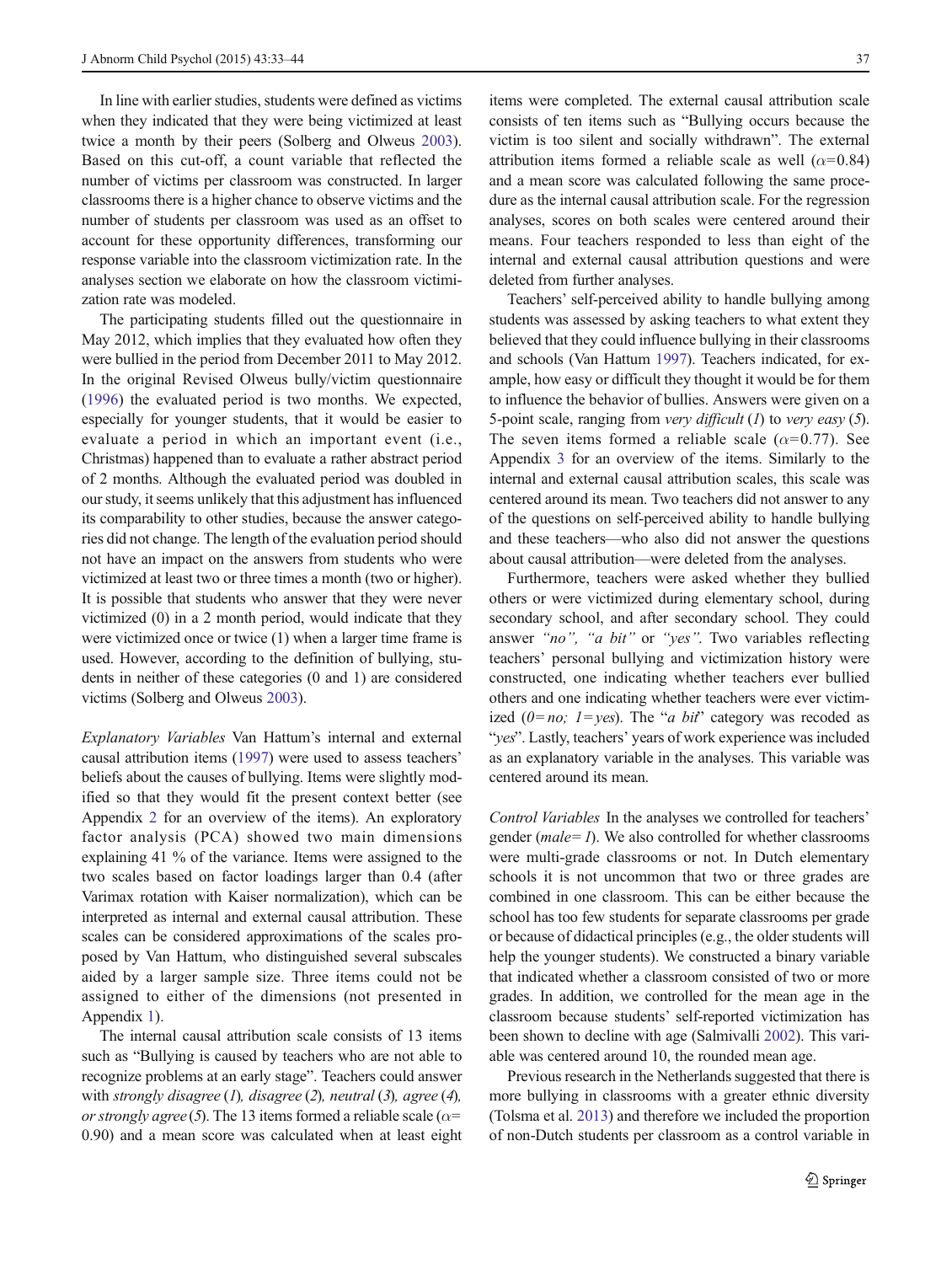the analyses. Students were considered non-Dutch when they had at least one parent who was born abroad. Lastly, we controlled for the proportion of boys per classroom, because boys have been shown to bully more frequently than girls (Veenstra et al. [2005\)](#page-11-0). The constructed variable indicated the majority proportion of boys in each classroom (i.e., the deviation from 50  $\%$ ).

# Analyses

Poisson regression models were used because of the discrete non-negative character of the response variable (see, e.g., Cameron and Trivedi [2013](#page-10-0)). In larger classrooms there is a higher likelihood to observe victims than in smaller classrooms. Classroom size was used as an offset to account for these opportunity differences (see, e.g., Long and Freese [2006\)](#page-11-0). Put differently, we modeled the classroom victim rate, where the (exponents of) regression coefficients multiply the rate. The Poisson package of Stata 12 was used to estimate the models.

We tested two models: one model with all main effects simultaneously and one model in which an interaction term between internal causal attribution and self-perceived ability to handle bullying was added. In addition to testing the hypothesized effects, we investigated the robustness of the results by exploring other interaction effects and identifying influential and outlying observations. Ordinary Least Squares (OLS) regression models on the logarithm of the classroom victimization rate (i.e., the normal linear analogon of the Poisson outcome variable) were estimated in order to obtain a goodness of fit measure and to compare the results of both regression models qualitatively. As expected, Poisson regression analyses produced smaller standard errors and were therefore considered to give more precise estimates.

We compared the obtained results with a multilevel Poisson regression model with classrooms nested in schools in order to account for possible between school variance. The results, however, showed no substantive differences between schools. Likewise, we estimated a multilevel Poisson regression model with classrooms nested in teachers. This model did not produce different parameter estimates either.

# **Results**

#### Descriptive Statistics and Correlations

About 39.8 % of the students in our sample were not victimized in the period Christmas 2011–May 2012, 28.4 % were victimized once or twice, 9.3 % were victimized two or three times a month, 7.5 % were victimized once a week, and 15 % were victimized several times a week. According to the definition of Solberg and Olweus ([2003](#page-11-0)) 31.8 % of the students in our sample can be considered victims, because they were victimized at least twice a month. In Fig. [1](#page-6-0) the distribution of the number of victims per classroom is displayed. As Fig. [1](#page-6-0) shows, in almost all classrooms at least one student was victimized and in only two classrooms there were no victimized students at all. The median was 6.5 victims per classroom. Three classrooms contained 16 victimized students.

Table [1](#page-6-0) summarizes the range, means, standard deviations, and correlations of all continuous study variables. Teachers turned out to have widely ranging ideas about, and to what extent, internal and external factors cause bullying. They attributed bullying slightly more to external causes than to internal causes. From Table [1](#page-6-0) we conclude that teachers in general had neutral perceptions towards their ability to handle bullying. Their mean score on the 5-point scale was 3.05  $(SD=0.46)$ . About 25 % of the teachers in the sample had a personal history of bullying, 38 % indicated that they had been victimized, and 14 % reported that they had a history of both bullying and victimization (not shown in Table [1](#page-6-0)). The teachers in the sample were experienced. The mean number of years of experience was 16.8 years (SD=11.2).

Table [1](#page-6-0) shows, as expected, a higher prevalence of peer victimization in classrooms with more students. The other correlations between the number of victims and the continuous explanatory variables were rather weak, which also holds true for the association between these variables and the (log of the) classroom victimization rate (not shown here).

#### Poisson Regression Analyses

In Model 1 in Table [2,](#page-7-0) the parameter estimates of the Poisson regression analysis of the model containing parameters for all variables (centered where applicable) are displayed. Four classrooms had missing values on at least one of the explanatory variables (see Table [1](#page-6-0)) and were deleted listwise. The parameter estimates in Table [2](#page-7-0) are based on analyses in which three classrooms that were outliers in the Poisson regression analysis were removed. Two of these outliers were the afore mentioned classrooms with no victimized students at all. The other outlying classroom had an extremely high prevalence of peer victimization: 15 out of 21 students were victimized. The model in which all classrooms (including the three outliers) were included resulted in lower estimates of the effects of external causal attribution and self-perceived ability to handle bullying among students.

The intercept of Model 1 in Table [2](#page-7-0) represents the mean log of the classroom victimization rate (for all other variables equal to zero, i.e., female teachers with mean scale scores and no personal history of bullying or victimization in classrooms with no non-Dutch students, half of whom were boys, with the mean classroom age equal to 10). The intercept can be interpreted as a base classroom victimization rate equal to  $exp(-1.25)=0.29$  $exp(-1.25)=0.29$  $exp(-1.25)=0.29$ . Table 2 shows no significant relationship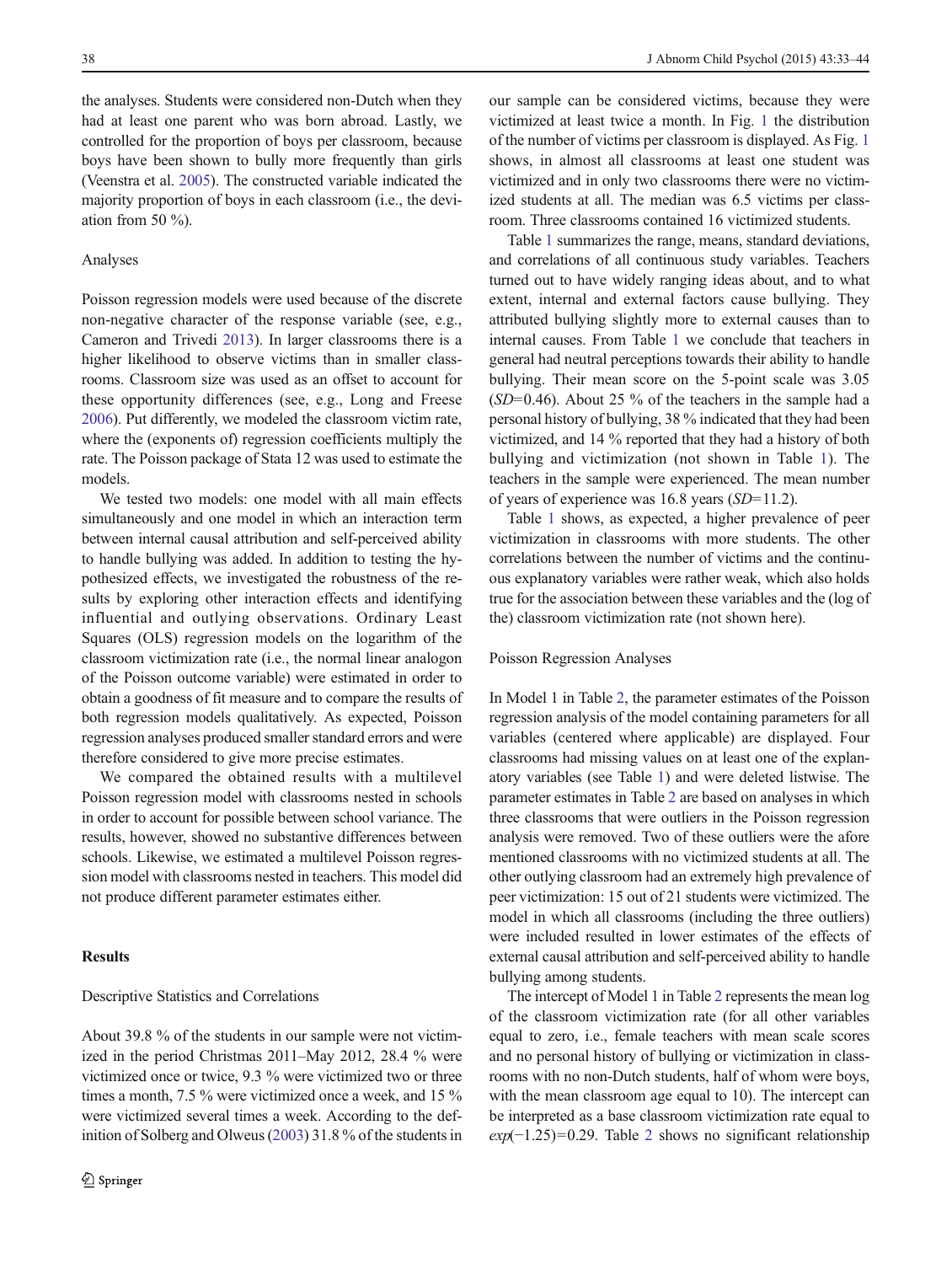<span id="page-6-0"></span>Fig. 1 Distribution of number of victims per classroom



between teachers' internal causal attribution and the classroom victimization rate, but supports a relationship between external causal attribution and the classroom victimization rate  $(exp(b)=1.17, p=0.009)$ . As expected, the victimization rate is higher when teachers attributed bullying to external causes—causes outside of their control. We expected less peer victimization when teachers perceived that they were able to handle bullying among students, but found a marginally significant relationship in the opposite direction instead  $(exp(b)$ = 1.14,  $p=0.08$ ). We also tested whether there was more peer victimization in classrooms of teachers who had a personal history of bullying peers. This relationship turned out to be marginally significant in the expected direction  $(exp(b)=1.15,$  $p=0.08$ ). By contrast, no significant relationship between teachers' victimization history and the victimization in their classrooms was found. Furthermore, we tested whether teachers' work experience affected the classroom victimization rate, but the negative effect was too small to be significant.

In the analyses we controlled for teachers' gender, but found no significant difference in the victimization in classrooms of male and female teachers. In addition, we controlled for classroom composition characteristics. Less peer victimization was found in multi-grade classrooms than in classrooms with one grade only  $(exp(b)=0.72, p<0.001)$ . In line with previous research, we found less peer victimization among older students  $(exp(b)=0.89, p<0.001)$ . Furthermore, the model suggested a higher victimization rate in classrooms with a higher proportion of non-Dutch students  $(exp(b)=1.28,$  $p=0.07$ ). With the normal equivalent of the Poisson model we calculated the explained variance of Model 1 and concluded that the model explained 30 % of the total variance in the log

|  | <b>Table 1</b> Descriptive statistics and correlations of the continuous study variables $(N=146)$ |  |  |  |  |
|--|----------------------------------------------------------------------------------------------------|--|--|--|--|
|--|----------------------------------------------------------------------------------------------------|--|--|--|--|

|                                                                        | Range          | Mean  | -SD   | 1.                       | 2.   | 3.      | 4.       | 5.      | 6.         | 7.      | 8.      | 9.        |
|------------------------------------------------------------------------|----------------|-------|-------|--------------------------|------|---------|----------|---------|------------|---------|---------|-----------|
| 1. Number of victims in classroom                                      | $0 - 16$       | 6.82  | 3.53  | $\overline{\phantom{m}}$ | 0.01 | 0.06    | 0.01     | $-0.04$ | $-0.27***$ | 0.15    | $-0.05$ | $0.41***$ |
| 2. Internal causal attribution teacher <sup>a</sup>                    | $1.15 - 4.08$  | 2.76  | 0.69  |                          | -    | $0.18*$ | $-0.20*$ | $-0.07$ | 0.04       | $-0.13$ | 0.09    | $-0.03$   |
| 3. External causal attribution teacher <sup>a</sup>                    | $1.20 - 4.20$  | 2.91  | 0.58  |                          |      | -       | 0.05     | 0.14    | $-0.08$    | $-0.10$ | 0.00    | $-0.17*$  |
| 4. Teachers' self-perceived ability to handle<br>bullying <sup>b</sup> | $2.00 - 4.43$  | 3.05  | 0.46  |                          |      |         | -        | 0.06    | $-0.05$    | 0.11    | 0.02    | $-0.11$   |
| 5. Teaching experience in years                                        | $2.75 - 39.00$ | 16.77 | 11.21 |                          |      |         |          |         | 0.00       | $-0.16$ | $-0.06$ | 0.06      |
| 6. Mean age in classroom in years                                      | $7.62 - 11.91$ | 9.83  | 1.12  |                          |      |         |          |         |            | $-0.10$ | $-0.12$ | 0.05      |
| 7. Proportion non-Dutch in classroom                                   | $0 - 1$        | 0.23  | 0.24  |                          |      |         |          |         |            |         | $-0.04$ | $-0.05$   |
| 8. Proportion boys in classroom                                        | $0 - 1$        | 0.50  | 0.10  |                          |      |         |          |         |            |         |         | 0.04      |
| 9. Number of students in classroom                                     | $9 - 42$       | 23.18 | 5.83  |                          |      |         |          |         |            |         |         |           |

 ${}^{a}N=142$ ;  ${}^{b}N=144$ ;  ${}^{*}p<0.05$ ;  ${}^{***}p<0.001$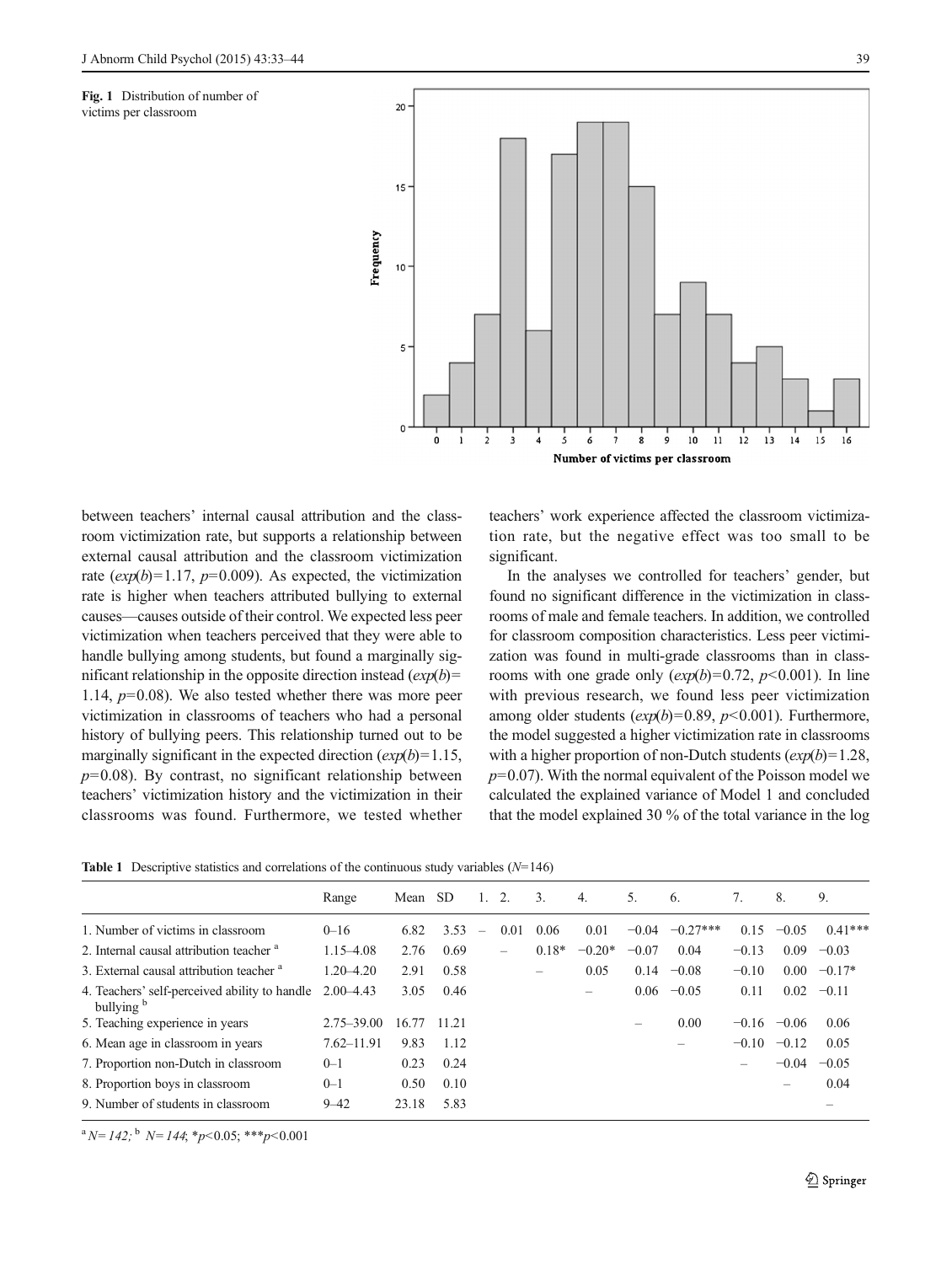| Parameters                                                         | Model 1     |           |         | Model 2     |           |         |  |
|--------------------------------------------------------------------|-------------|-----------|---------|-------------|-----------|---------|--|
|                                                                    | Coefficient | <b>SE</b> | z value | Coefficient | <b>SE</b> | z value |  |
| Intercept                                                          | $-1.250$    | 0.058     | $-21.6$ | $-1.242$    | 0.058     | $-21.5$ |  |
| Internal causal attribution teacher <sup>a</sup>                   | 0.038       | 0.050     | 0.76    | 0.041       | 0.050     | 0.81    |  |
| External causal attribution teacher <sup>a</sup>                   | $0.159**$   | 0.061     | 2.62    | $0.164**$   | 0.061     | 2.68    |  |
| Teachers' self-perceived ability to handle bullying <sup>a</sup>   | $0.132^{+}$ | 0.076     | 1.73    | 0.122       | 0.077     | 1.58    |  |
| Teacher bully $(Bully=1)$                                          | $0.137^{+}$ | 0.078     | 1.77    | $0.139^{+}$ | 0.077     | 1.79    |  |
| Teacher victim (Victimized=1)                                      | 0.009       | 0.071     | 0.13    | 0.004       | 0.071     | 0.06    |  |
| Teaching experience in years <sup>a</sup>                          | $-0.005$    | 0.003     | $-1.49$ | $-0.005$    | 0.003     | $-1.45$ |  |
| Gender teacher (Male=1)                                            | 0.015       | 0.099     | 0.16    | 0.022       | 0.099     | 0.23    |  |
| Multi-grade classroom (Multi-grade classroom=1)                    | $-0.322***$ | 0.077     | $-4.19$ | $-0.328***$ | 0.077     | $-4.24$ |  |
| Mean age in classroom in years <sup>b</sup>                        | $-0.113***$ | 0.031     | $-3.68$ | $-0.114***$ | 0.031     | $-3.68$ |  |
| Proportion non-Dutch in classroom                                  | $0.249^{+}$ | 0.134     | 1.85    | 0.222       | 0.139     | 1.60    |  |
| Proportion boys in classroom <sup>c</sup>                          | $-0.222$    | 0.334     | $-0.67$ | $-0.186$    | 0.338     | $-0.55$ |  |
| Internal causal attribution*self-perceived ability to handle bull. |             |           |         | $-0.079$    | 0.111     | $-0.71$ |  |

<span id="page-7-0"></span>**Table 2** Estimated poisson regression coefficients for classroom victimization rate  $(N=139)$ 

Number of students is used as offset,  $p<0.10$ ; \*\*p $<0.01$ ; \*\*\*p $<0.001$ 

Decrease in deviance in Model 1 compared to empty model 56.2  $(d=11)$ ,  $p<0.001$ , Model 2 compared to empty model 56.9  $(d=12)$ ,  $p<0.001$ 

a Variable centered around the mean over classrooms

<sup>b</sup> Variable centered around age 10

c Percentage in deviation to 0.50

of the classroom victimization rate, of which 10 % can be attributed to teacher characteristics.

In Model 2 we added an interaction term to the model in order to test whether the relationship between internal causal attribution and the classroom victimization rate was stronger when teachers' self-perceived ability to handle bullying increased. Both the interaction term and the main effects were not significant and adding the interaction did not improve the model. Even though the non-significance of the interaction indicates that there is a non-trivial probability that there is no true relation between these variables in the population, adding it to the model possibly shed a bit more light on why the main effects of both internal causal attribution and self-perceived ability to handle bullying were in different directions than anticipated. A tentative interpretation of the interaction would be that the positive relation between internal causal attribution and the victimization rate vanishes or even becomes negative when self-perceived ability to handle bullying is (very) high.

## Additional Analyses

Based on the Mahalanobis distance, and Cook's distance in a matching normal regression model (see, Gnanadesikan and Kettenring [1972\)](#page-10-0), three outlying classrooms were identified in addition to the three afore mentioned classrooms that were excluded. These classrooms either consisted of only Dutch students or no Dutch students at all. Because excluding these outliers only led to a reduced effect of teachers' personal bullying history, and a slightly higher effect of proportion of non-Dutch students, these classrooms were not excluded from the main analyses as presented in Table 2.

When we further investigated the effect of the proportion of non-Dutch students we discovered that its positive association with peer victimization was due to the relatively large number of classrooms with a considerable, although smaller than 0.50, proportion of non-Dutch students. Although the victimization rate was higher in the 16 classrooms with more than 0.50 non-Dutch students, this association was not found to be positive but slightly negative. In view of the small number of classrooms in which more than half of the students have a non-Dutch background and the overall weak association, it was impossible to incorporate this effect in the final model. However, the positive parameter in Table 2 can be better understood through this additional analysis.

Visual inspection suggested a curvilinear relationship between the victimization rate and the mean classroom age and for this reason a quadratic effect of the mean classroom age was added to the model. Although the regression parameter of this quadratic effect was significant, further analysis of the non-linear effect revealed that this effect was driven by a few lower grade classrooms with low victimization rates, including one particularly strong influential classroom. Therefore, the quadratic effect was not included in the final model.

Furthermore, we investigated whether teacher characteristics had a differential effect on peer victimization in classrooms of teachers with a history of bullying or victimization.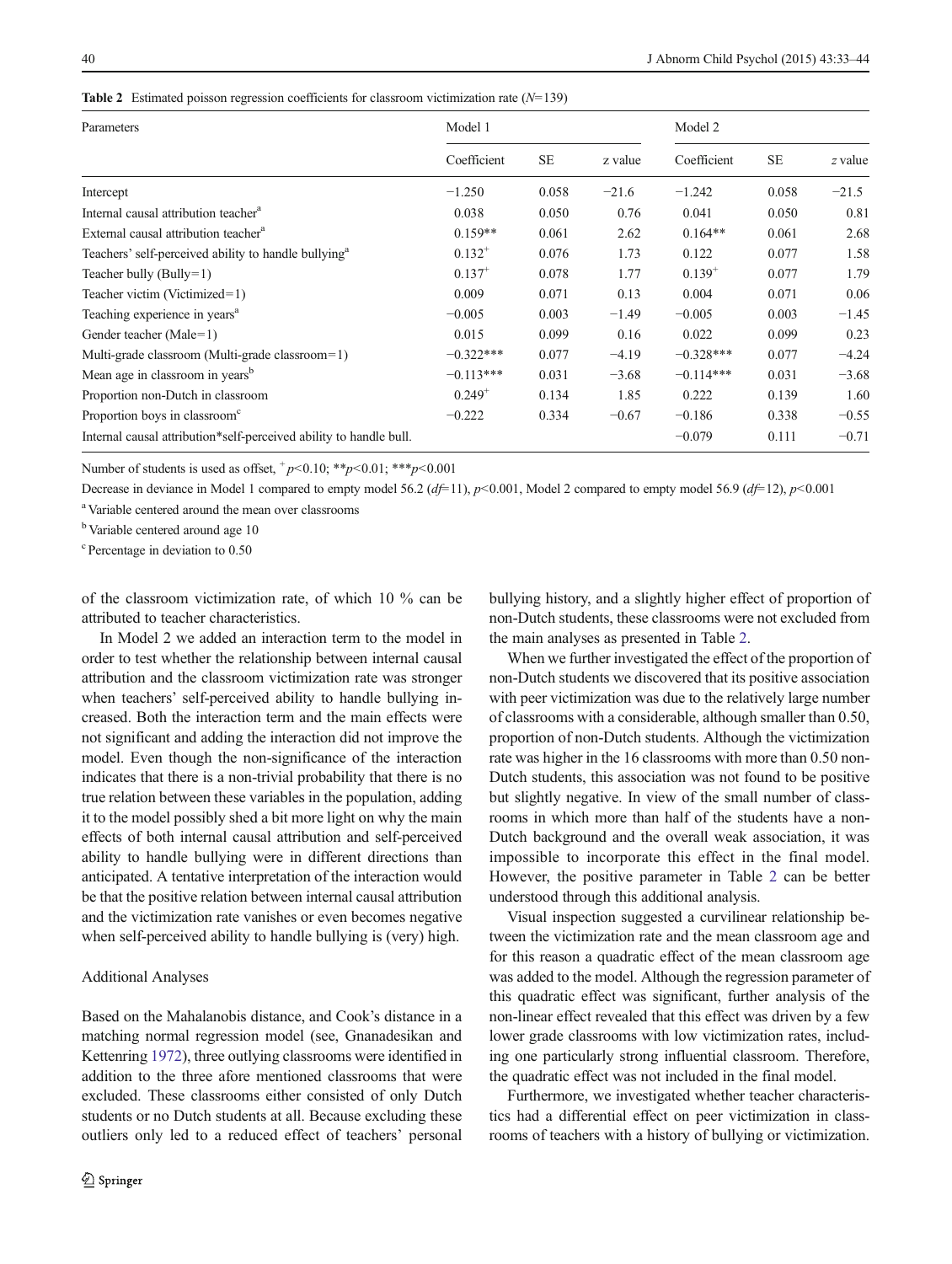We for example examined whether there was an interaction effect between teachers' personal victimization history and their self-perceived ability to handle bullying, but did not find support for such a relation. The quadratic effect of the mean age in the classroom showed a small significant interaction with teachers' victimization history, but for the same reason as for its main effect, the interaction was not included in the model. No other significant differential effects were found.

Finally, we investigated whether exclusion of students who were victimized by children who were not in the same school as them produced different parameter estimates. When teachers do not know the bullies, it possibly becomes more difficult for them to effectively intervene. By excluding victims who were bullied outside of school, the mean number of victims per classroom decreased by one. No substantive differences in the results were found; some effects were slightly weaker due to the decreased victimization rate.

# Discussion

Using both teacher and student data, we explored to what extent teachers' characteristics were related to the peer victimization in their classrooms. Previous research showed that classrooms differ in the prevalence of peer victimization (Kärnä et al. [2010](#page-11-0); Khoury-Kassabri [2011;](#page-11-0) Salmivalli [2010\)](#page-11-0) and we examined whether these differences might be attributable to teacher characteristics. On the basis of our results, we concluded that classrooms indeed differed in the prevalence of victimization and that these differences could be partially explained by teacher characteristics.

As expected, we found a higher victimization rate in classrooms of teachers who believed that bullying could be attributed to external factors—factors outside of themselves. We argued that teachers who ascribe bullying strongly to external causes feel little personal responsibility to stop the bullying and believe that they do not have much influence over it. Consequently these teachers are likely to be less motivated and committed to counteract bullying than teachers who attribute bullying less strongly to external causes (Van Hattum [1997;](#page-11-0) Weiner [1980\)](#page-11-0). However, a tentative alternate explanation is that in classrooms with a high prevalence of peer victimization, teachers tend to ascribe bullying more often to external factors than in classrooms with a low prevalence of peer victimization. Research has shown that individuals have a self-serving bias in the causal attribution process; they tend to accept responsibility for positive outcomes, but reject responsibility for negative outcomes (Bradley [1978](#page-10-0)). Teachers who fail to handle the bullying in their classrooms might deal with this failure by telling themselves that the problem is caused by external causes. With the current data it is not possible to disentangle the causal direction of this relationship

and this would therefore be an important topic for future research.

The results suggest that there is more peer victimization in classrooms of teachers who perceive that they are able to handle bullying among students. We, however, anticipated a relationship in the opposite direction. We assumed that teachers who felt confident about their abilities to counteract bullying could indeed be more skilled and, in addition, would be more likely to actually intervene in bullying incidents (Van Hattum [1997](#page-11-0)). Our findings potentially suggest that when teachers strongly believe they are able to handle the bullying in their classrooms they tend to overestimate their own capacities and underestimate the complicated nature of bullying. Teachers who indicated that they found it very easy to affect the behavior of their students might not have a clear understanding what bullying is (Boulton [1997](#page-10-0)). This would be in accordance with previous studies in which it was shown that teachers tended to believe that they intervened in nearly all incidents of bullying, while students' reports showed that teachers only intervened in a small proportion of the bullying incidents in their classrooms (Atlas and Pepler [1998](#page-10-0); Craig et al. [2000;](#page-10-0) Craig and Pepler [1997\)](#page-10-0). An alternative explanation is that students may feel free to report more victimization in classrooms led by teachers who feel capable of handling the bullying.

We argued that the negative relationship between internal causal attribution and peer victimization was stronger for teachers who perceived that they were able to handle bullying, but did not find support for this hypothesis. Nevertheless, by including this interaction in the model we potentially shed a bit more light on why the effects of internal causal attribution and self-perceived ability to handle bullying were in different directions than anticipated. Our results could imply that when teachers score high on both internal causal attribution and selfperceived ability to handle bullying there is less peer victimization in their classrooms. Again, caution is needed when interpreting these results and we believe the interrelatedness of internal causal attribution and self-perceived ability to handle bullying is an important topic for future research.

Our results also seem to suggest that when teachers have a personal history of bullying others, there is more peer victimization in their classrooms. A possible explanation for this positive relationship is that teachers who bullied others around them have more permissive attitudes towards bullying and do not perceive it as harmful behavior (Mishna et al. [2005;](#page-11-0) Sairanen and Pfeffer [2011\)](#page-11-0). Furthermore, teachers who have a history of bullying might model negative interactions among their students. We think that this relationship deserves further investigation in future research.

We anticipated less peer victimization in classrooms of teachers who had a history of being victimized, but did not find support for this relationship. A possible explanation for why no relationship was found could be that some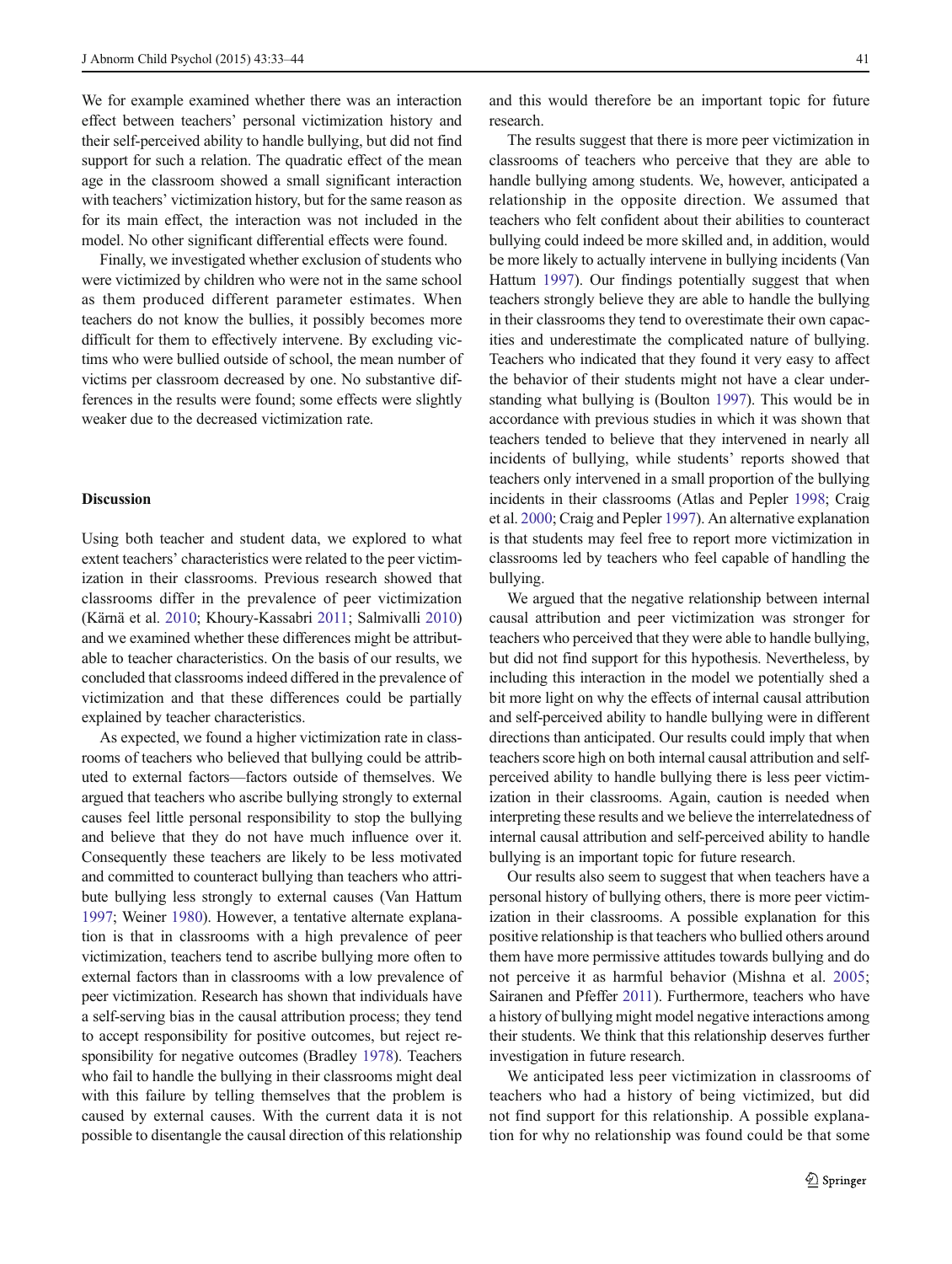<span id="page-9-0"></span>teachers still suffer negative consequences from being victimized in the past which prevented them from intervening successfully in bullying episodes in their classrooms. Victimization constitutes a substantial threat to individuals' social-emotional development (Isaacs et al. [2008](#page-11-0); Scholte et al. [2007](#page-11-0)) and it could be that although teachers who have a history of victimization are highly motivated to stop the bullying in their classrooms, they lack the skills that are needed to effectively do so. We attempted to test this explanation by investigating whether self-perceived ability to handle bullying moderated the relationship between teachers' history of victimization and the peer victimization in their classrooms, but we did not find support for such a relationship.

No association between peer victimization and teachers' experience and gender was found. The results seem to imply that the teachers' attitudes or beliefs, rather than fixed characteristics, are related to the victimization in their classrooms. Based on these findings, we agree with Hektner and Swenson ([2011](#page-11-0)) who argued that teachers should not only be seen as implementers of anti-bullying interventions, but as targets of intervention as well. In order to tackle bullying effectively, teachers need to have a clear understanding of what bullying is and what the causes of bullying are. In accordance with Baumann and Del Rio ([2005](#page-10-0)) we argue that teachers should be aware of their responsibility to intervene and should receive guidance on how and when they can effectively intervene. Above all, it is important that teachers understand that when they do not intervene or intervene inadequately they could make the situation worse (Kochenderfer-Ladd and Pelletier [2008;](#page-11-0) Kokko and Pörhölä [2009\)](#page-11-0).

In this study we took into account classroom composition characteristics as well. We found less peer victimization in multi-grade classrooms. One possible explanation for the relationship between multi-grade classrooms and victimization is that the mix of younger and older students leads to a classroom environment with different interaction patterns, due to the differences in age, in which students do not need to compete with each other. Once this relationship is better understood, it may help to design or refine anti-bullying interventions.

When drawing conclusions on how teacher characteristics relate to peer victimization, it should be kept in mind that teachers are probably not randomly distributed over classrooms. It seems plausible that the school management prefers to assign difficult classrooms to better teachers. By contrast, teachers who are less skilled or experienced might be placed in classrooms with less problematic behavior. Thus, in the present paper some effects may have been underestimated. As the sample is essentially selfselected, other sources of bias cannot be excluded. It is, for example, possible that schools that participated in our

study were more motivated to stop bullying or were having a higher prevalence of bullying than non-participating schools.

The use of cross-sectional data implies that no conclusions on causal directions of relations can be drawn. Some teacher characteristics could be a function of victimization, rather than the other way around. As described earlier, this concern seems particularly relevant for the relationship between peer victimization and external causal attribution. For the other significant outcomes, that is teachers' perceived ability to handle bullying and their personal history of bullying, reversed causality seems less plausible.

Despite its limitations, the present study provided more insight into how teacher characteristics relate to peer victimization. This knowledge is valuable because classrooms are one of the most salient social contexts in childhood and adolescence (Bronfenbrenner [1977](#page-10-0)). Students spend a considerable amount of time in classrooms and, as is confirmed in the data, classrooms where no students are victimized are rare. Although the found relationships are modest and previous research showed that peer victimization can to a large extent be explained by relational, individual, and other contextual characteristics (Dijkstra et al. [2008](#page-10-0); Espelage and Swearer [2004;](#page-10-0) Pozzoli et al. [2012\)](#page-11-0), the findings do point out the need to consider teacher characteristics in anti-bullying interventions as well.

Acknowledgments This research is part of the Dutch KiVa project. KiVa has been financed by a grant from the Dutch Ministry of Education (Onderwijs Bewijs) to the last author. We are grateful to all students and teachers who participated in this study and all the colleagues working to realize the KiVa project. Furthermore, we would like to thank an anonymous reviewer for suggesting and providing useful references to the literature, which helped to strengthen the theoretical framework of this study.

#### Appendixes

#### Appendix 1

Transcription of instructional video (bullying)

"The next questions are about bullying. Bullying is when one or more children bother another child over and over again. So bullying means that you are again and again being mean to someone. For the child that is bullied, it is hard to defend himor herself.

Bullying can be done in several ways. For example, by hitting someone, or by kicking or pinching, taking away someone's stuff or breaking it, calling names, or saying mean things, gossiping, excluding someone from games or other things you do together. Bullying can also be done via a computer or mobile phone, via MSN, sms or via social media such as Hyves.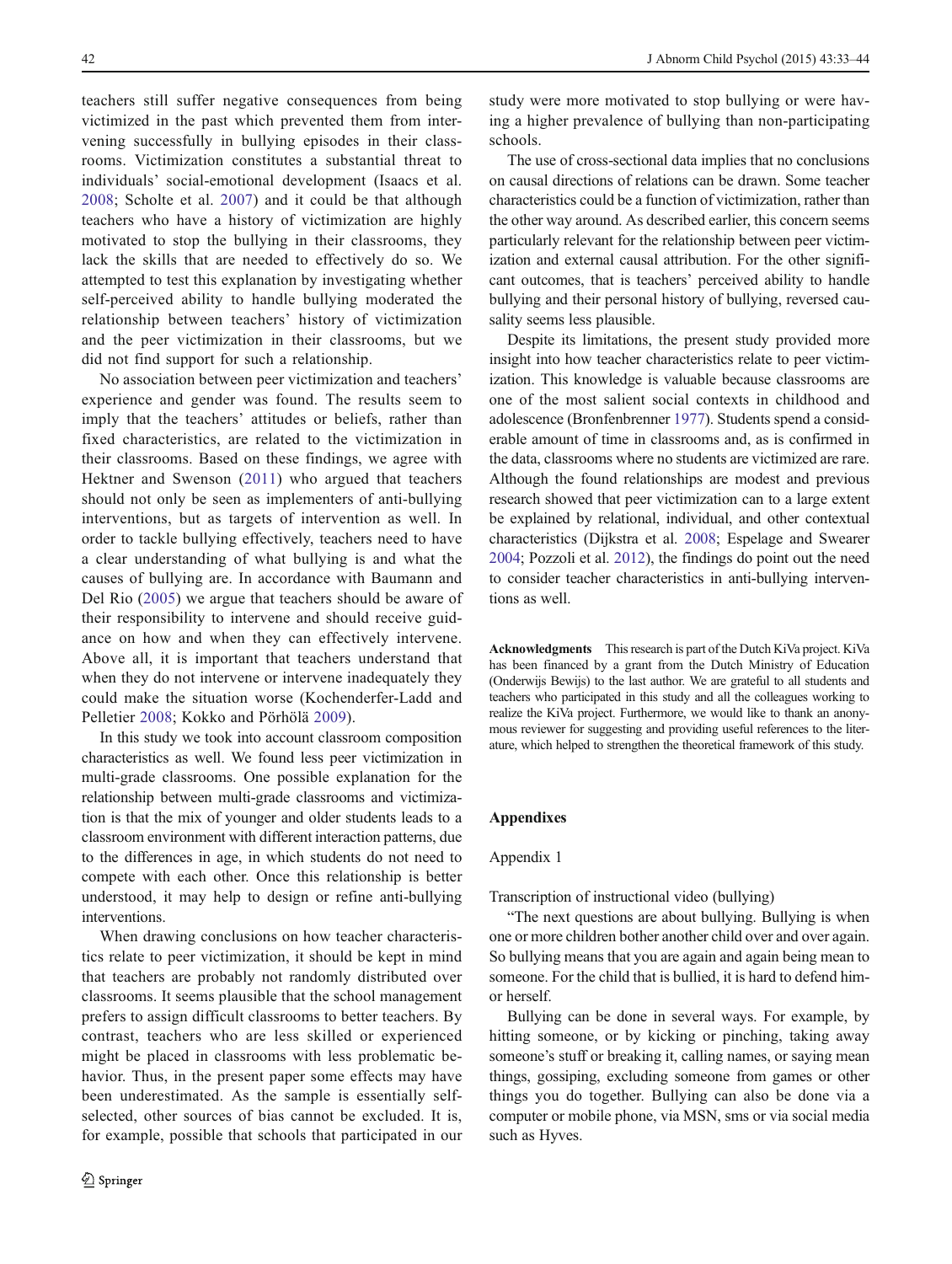<span id="page-10-0"></span>Bullying is not the same as a fight between children who have the same strength. Bullying is also not teasing for fun. Bullying is when you over and over again are being mean to someone else."

Appendix 2

Internal and external causal attribution items

When students are bullied at school this is often due to:

- 1. \*The teacher is not able to recognize problems at an early stage
- 2. \*\*The victim just makes a wrong comment
- 3. \*The teacher does not ask enough help of colleagues to solve the problem together
- 4. \*\*The victim provokes the bullying
- 5. \*The teacher does not notice that there are socioemotional problems
- 6. \*The teacher does not like the victim and is showing this indirectly
- 7. \*The teacher prefers to focus on the cognitive development of students
- 8. \*The teacher does not have enough time to prevent and reduce bullying
- 9. \*The teacher often has more important matters that need his or her attention
- 10. \*The teacher does not want to spend time to try and tackle bullying
- 11. \*\*Parents did not teach victims to defend themselves
- 12. \*The teacher does not have enough skills to handle socio-emotional problems
- 13. \*\*The victim does not react adequately to the behavior of his/her peers
- 14. \*There is no structural way of handling bullying within the school
- 15. \*\*Parents never taught the bully how to take others' feelings into account
- 16. \*The school does not keep in touch with parents enough
- 17. \*\*The bully has a difficult family background
- 18. \*\*The victim is too silent and socially withdrawn
- 19. \*\*The combination of students in the group did not work out well
- 20. \*\*The victim cannot handle the comment of a classmate and then the situation escalates
- 21. \*The teacher does not take a firm stance against bullying
- 22. \*\*The victim happens to be at the wrong place at the wrong time
- 23. \*The team of teachers attaches too little attention to the pedagogical climate within the school

\* Internal causal attribution scale items

\*\* External causal attribution scale items

Appendix 3

Teachers' self-perceived ability to handle bullying

Please indicate to what extent the following things are easy or difficult to influence for you:

- 1. The behavior of children in general
- 2. The behavior of the bully
- 3. The behavior of the victim
- 4. Bullying within the classroom
- 5. Bullying within the school
- 6. How students interact with each other in the classroom
- 7. How students interact with each other at school

#### References

- Atlas, R., & Pepler, D. (1998). Observations of bullying in the classroom. The Journal of Educational Research, 92, 86–99. doi[:10.1080/](http://dx.doi.org/10.1080/00220679809597580) [00220679809597580](http://dx.doi.org/10.1080/00220679809597580).
- Bandura, A. (1982). Self-efficacy mechanisms in human agency. American Psychologist, 37, 122–147. doi:[10.1037/0003-066X.37.2.122](http://dx.doi.org/10.1037/0003-066X.37.2.122).
- Bandura, A. (1997). Self-efficacy: the exercise of control. New York: W. H. Freeman.
- Bauman, S., & Del Rio, A. (2005). Knowledge and beliefs about bullying in schools: comparing pre-service teachers in the United States and the United Kingdom. School Psychology International, 26, 428– 442. doi[:10.1177/0143034305059019](http://dx.doi.org/10.1177/0143034305059019).
- Borg, M. G., & Falzon, J. M. (1990). Teachers' Perception of primary schoolchildren's undesirable behaviors: the effects of teaching experience, pupil's age, sex and ability stream. British Journal of Educational Psychology, 60, 220–226. doi:[10.1111/j.2044-8279.](http://dx.doi.org/10.1111/j.2044-8279.1990.tb00939.x) [1990.tb00939.x.](http://dx.doi.org/10.1111/j.2044-8279.1990.tb00939.x)
- Boulton, M. (1997). Teachers' View on bullying: definitions, attitudes and ability to cope. British Journal of Educational Psychology, 67, 223–233. doi[:10.1111/j.2044-8279.1997.tb01239.x.](http://dx.doi.org/10.1111/j.2044-8279.1997.tb01239.x)
- Bradley, G. W. (1978). Self-serving biases in the attribution process: a reexamination of the fact or fiction question. Journal of Personality and Social Psychology, 36, 56–71. doi:[10.1037/0022-3514.36.1.56](http://dx.doi.org/10.1037/0022-3514.36.1.56).
- Bronfenbrenner, U. (1977). Toward ecology of human development. American Psychologist, 32, 513–531. doi[:10.1037/0003-066X.32.](http://dx.doi.org/10.1037/0003-066X.32.7.513) [7.513.](http://dx.doi.org/10.1037/0003-066X.32.7.513)
- Cameron, A. C., & Trivedi, P. K. (2013). Regression analysis of count data (2nd ed.). New York: Cambridge University Press.
- Craig, W., & Pepler, D. (1997). Observations of bullying and victimization in the schoolyard. Canadian Journal of School Psychology, 2, 41–60. doi:[10.1177/082957359801300205.](http://dx.doi.org/10.1177/082957359801300205)
- Craig, W., Henderson, K., & Murphy, J. G. (2000). Prospective teachers' attitudes toward bullying and victimization. School Psychology International, 21, 5–20. doi[:10.1177/014034300211001](http://dx.doi.org/10.1177/014034300211001).
- Dijkstra, J. K., Lindenberg, S., & Veenstra, R. (2008). Beyond the class norm: bullying behavior of popular adolescents and its relation to peer acceptance and rejection. Journal of Abnormal Child Psychology, 36, 1289–1299. doi[:10.1007/s10802-008-9251-7.](http://dx.doi.org/10.1007/s10802-008-9251-7)
- Espelage, D., & Swearer, S. (2004). Introduction: a social-ecological framework of bullying among youth. In D. Espelage & S. Swearer (Eds.), Bullying in American schools: a social-ecological perspective on prevention and intervention (pp. 1–12). New Jersey: Erlbaum.
- Gnanadesikan, R., & Kettenring, J. R. (1972). Robust estimates, residuals, and outlier detection with multiresponse data. Biometrics, 28, 81–124. doi[:10.2307/2528963.](http://dx.doi.org/10.2307/2528963)